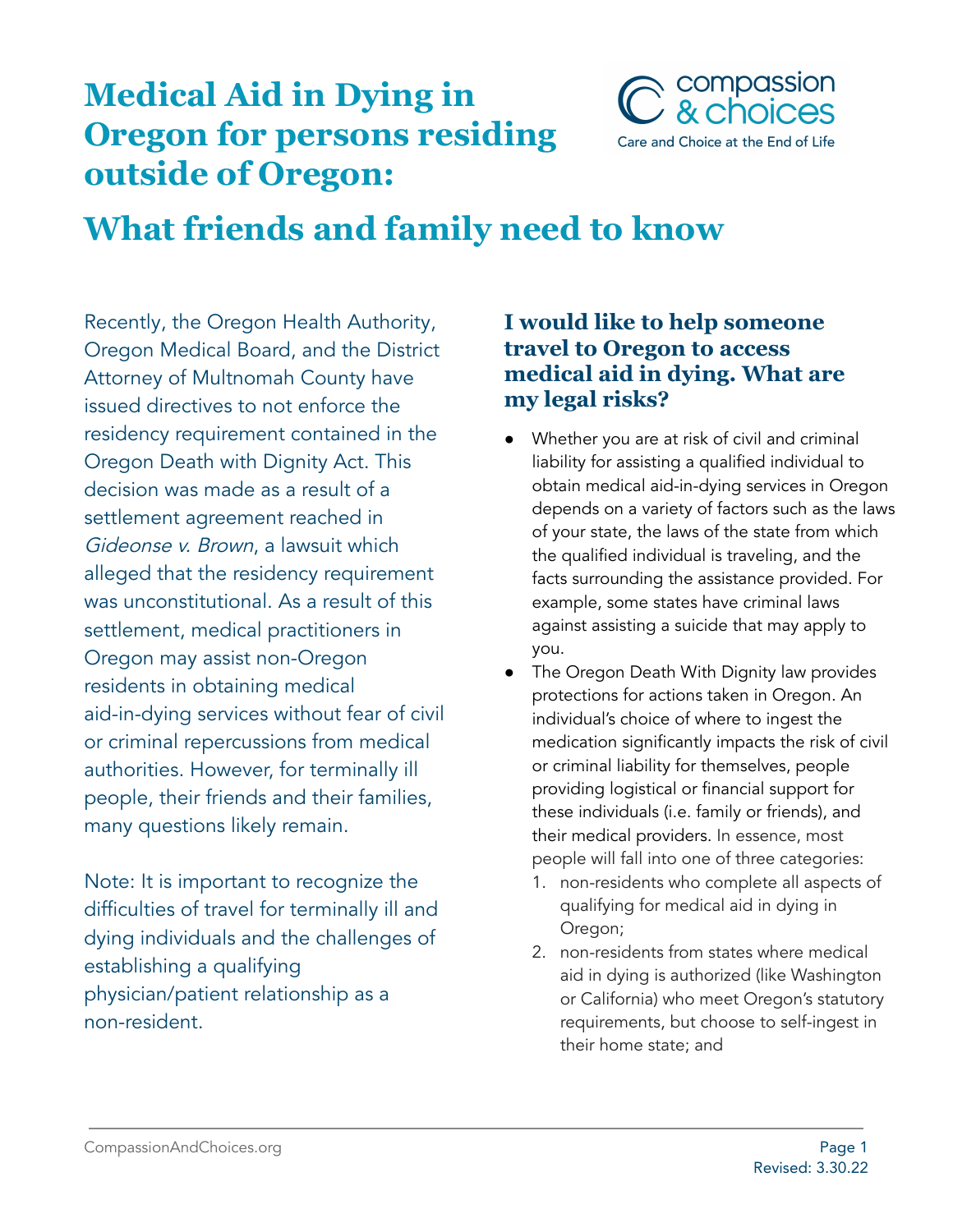3. non-residents from states where medical aid in dying is not authorized who would seek to self-ingest in their home state

For the first group, there is no legal risk. These patients would also no longer need to worry about or deal with formally obtaining resident status through acts like obtaining a driver's license, establishing residence, etc.

For the second group, any risk of legal action due to self-ingestion in their home state would be exceedingly low. The medical aid-in-dying requirements in most authorized states are so similar that any type of liability is unlikely.

There is significantly more risk for the third group. Self-ingestion in Oregon is required to fall within the protection provided by the settlement agreement. This is because the State of Oregon does not have the authority to settle legal claims that regulate conduct outside of its jurisdiction.

- Whether any specific action, or inaction, may put you at risk for civil or criminal liability will require specific legal analysis by an attorney licensed in your state.
- If you reside in a state where medical aid in dying has not been authorized (or has been specifically criminalized), we urge you to consult an attorney prior to taking any action, to determine whether you are at risk of criminal or civil liability in your state. Compassion & Choices' legal team may also be able to assist. Please contact us [here.](https://secure.everyaction.com/Gx1QcL5tL0intDt5ZYVK4A2)

#### **I would like to help someone who is not an Oregon resident obtain medical aid in dying services under the Oregon law. What are my legal risks?**

- Whether you are at risk of civil and criminal liability for assisting a qualified individual to obtain medical aid-in-dying services in Oregon depends on a variety of factors such as the laws of your state, the laws of the state from which the qualified individual is traveling, and the facts surrounding the assistance provided. For example, some states have criminal laws against assisting a suicide that may apply to you.
- The Oregon Death With Dignity law provides protections for actions taken in Oregon. An individual's choice of where to ingest the medication significantly impacts the risk of civil or criminal liability for themselves, people providing logistical or financial support for these individuals (i.e. family or friends), and their medical providers. In essence, most people will fall into one of three categories:
	- 4. non-residents who complete all aspects of qualifying for medical aid in dying in Oregon;
	- 5. non-residents from states where medical aid in dying is authorized (like Washington or California) who meet Oregon's statutory requirements, but choose to self-ingest in their home state; and
	- 6. non-residents from states where medical aid in dying is not authorized who would seek to self-ingest in their home state

For the first group, there is no legal risk. These patients would also no longer need to worry about or deal with formally obtaining resident status through acts like obtaining a driver's license, establishing residence, etc.